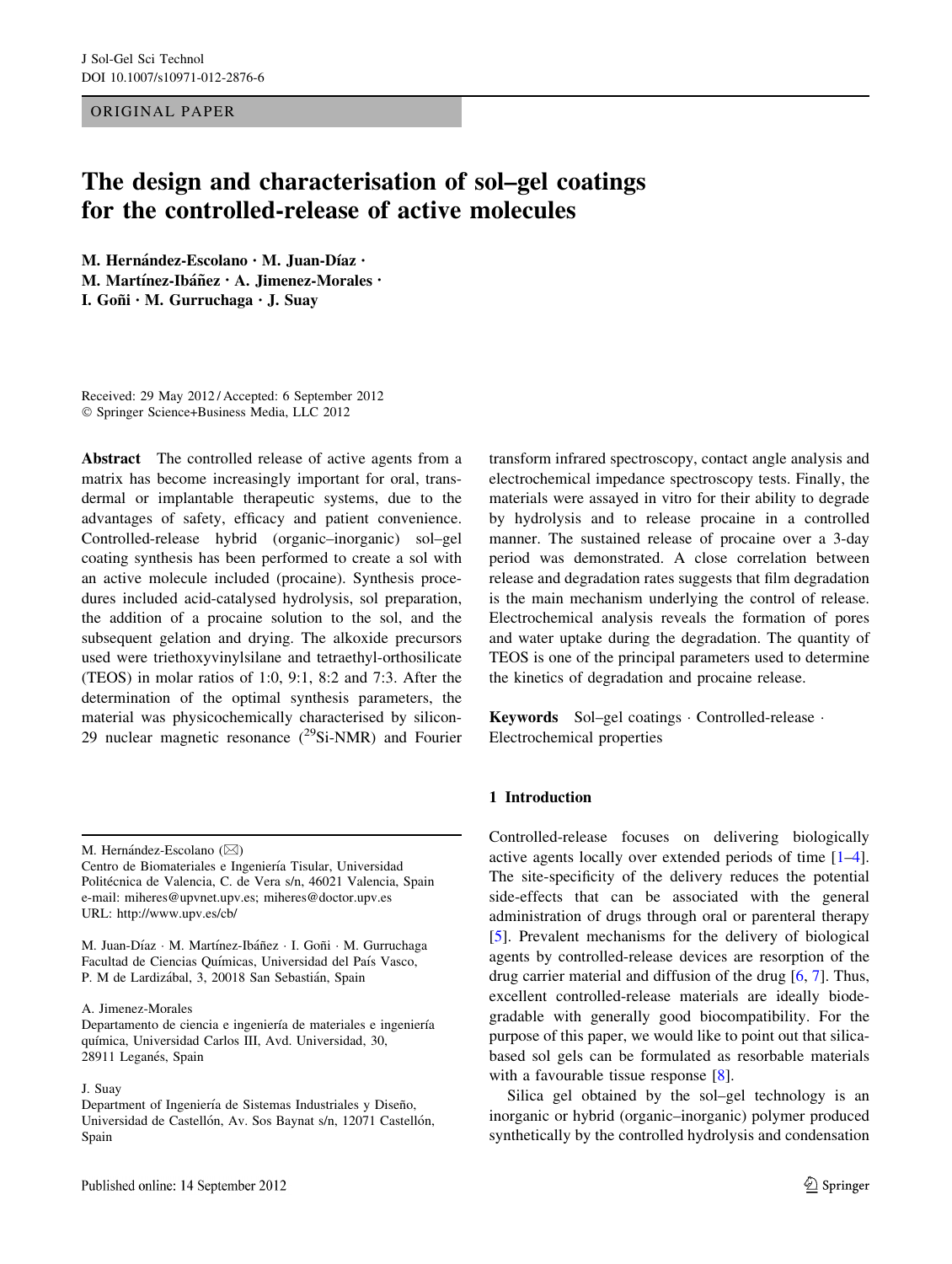<span id="page-1-0"></span>of alkoxysilanes. The synthesis of sol–gel silica occurs from liquid precursors ('sol') via the initial formation of 'wet' gels, in which the inorganic network is surrounded by solvents which are later removed to yield a dry material [\[9](#page-8-0)]. Depending on the organic polymer chain present in the alkoxysilane the hybrid character of the final material will be defined. This material, originally developed for engineering applications, is currently being studied as a polymer for the entrapment and sustained release of bioactive compounds  $[10-12]$ . In contrast to common glass, which is a viscous fluid obtained by the high temperature fusion of  $SiO<sub>2</sub>$ , sol–gel silica is an amorphous, porous material which is synthesised in mild conditions, which are compatible with the stability of most bioactive compounds. This fact allows its exploitation as a matrix for entrapping bioactive compounds, with several applications already in biotechnology and biomedical sciences.

Radin et al. [[13\]](#page-8-0) demonstrated a close correlation between release and degradation rates that suggests that film degradation is the main mechanism underlying the control of release. They also correlated the tailoring of release and degradation properties of the films by controlling sol–gel processing parameters. However the influence of the initial alkoxysilanes selected (the composition of the precursors) in the degradation of the material and its capacity to control the release of active substances has not yet been studied in depth. Aspects such as the type of alkoxylilanes used or the organic content in the final silicon network can be used to design the material according to its capacity to degrade or to tailor the controlled-release of active molecules included in the sol–gel.

The present study reports the synthesis via sol–gel method of hybrid (silica and organic chains) networks with a mixture of two alkoxysilanes VTES and TEOS which can be used as biomaterials as was demonstrated in our research group. Different molar proportions (100–0, 90–10, 80–20 and 70–30) were used. Each one of the compositions has been loaded with a model drug (procaine). The aim of the work is to investigate how changes in composition in the hybrid network influence the degradation of the matrix and further the release of the drug. In order to characterise the network formation, physicochemical analysis was performed (by FTIR and RMN). The electrochemical impedance spectroscopy (EIS) technique was used to study the initial pore structure of the materials and further changes in the coating because of degradation, fundamentally assessing its capacity to resist pore formation and water uptake, recording both parameters as a function of time. Finally, the results of in vitro long-term degradation and controlled-release of procaine are reported and correlated with the physicochemical properties of the different networks.

## 2 Experimental

## 2.1 Materials

## 2.1.1 Sol–gel synthesis

Organic–inorganic hybrid coatings were synthesised from TEOS (Sigma-Aldrich) and VTES (Sigma-Aldrich). The molar ratios were 1:0, 9:1, 8:2,  $7:3 = VTES:TEOS$ . In all cases, 2-propanol was used as a co-solvent to ensure a miscible solution of the siloxanes, the volume ratio of alcohol:siloxane was defined as 1:1 and the stoichiometric amount of acidified water was used as the catalyst of the reaction. The acid–water was prepared by mixing distilled water with  $0.1$  N HNO<sub>3</sub> to a pH of 1. Solutions were stirred for about 1 h and set for another hour at room temperature before their deposition on Petri dishes by solving casting. This time (2 h) is necessary to ensure the hydrolysis of all of the ethoxy groups.

To obtain coatings with procaine, as it is a water-soluble drug, a 5 % by weight (percent of drug weight to precursor weight) preparation was dissolved in the acidified water to the precursor-alcohol solution to maintain the stoichiometric proportion. The sol–gel protocol synthesis was the same as described above.

## 2.1.2 Sol–gel coatings

Two types of samples were obtained in order to characterise sol–gel coatings: those deposited on metal and those without a substrate.

Stainless steel AISI 316-L plates ( $5 \times 5$  cm, RNSinox, S.L.) were used as a substrate for sol–gel deposition. The plates were cleaned with acetone to remove impurities or oil. A dipping device (KSV instrument-KSV DC) with a controlled withdrawal speed was used for the film deposition. Plates were immersed into the dissolution at a speed of 100 cm  $min^{-1}$ , left for 1 min, and the plates were then removed at the same speed.

In order to obtain a free sol–gel film, Teflon moulds were used. An appropriate quantity of sol was poured into the mould to obtain a final dry film thickness of 1 mm.

The coatings were dried and cured using the thermal process described in Table 1. During heating, evaporation

Table 1 Thermal curing applied to the materials and its conditions

| Material                       | <b>TEOS</b> | VTES <sup>a</sup> | V∙T |
|--------------------------------|-------------|-------------------|-----|
| Cure temperature $(^{\circ}C)$ | 50          | 100               | 50  |
| Cure time (min)                | 120         | 90                | 120 |

After cure treatment the samples were dried at 50  $\degree$ C/15 min and set at the final temperature at  $3^{\circ}$ C/min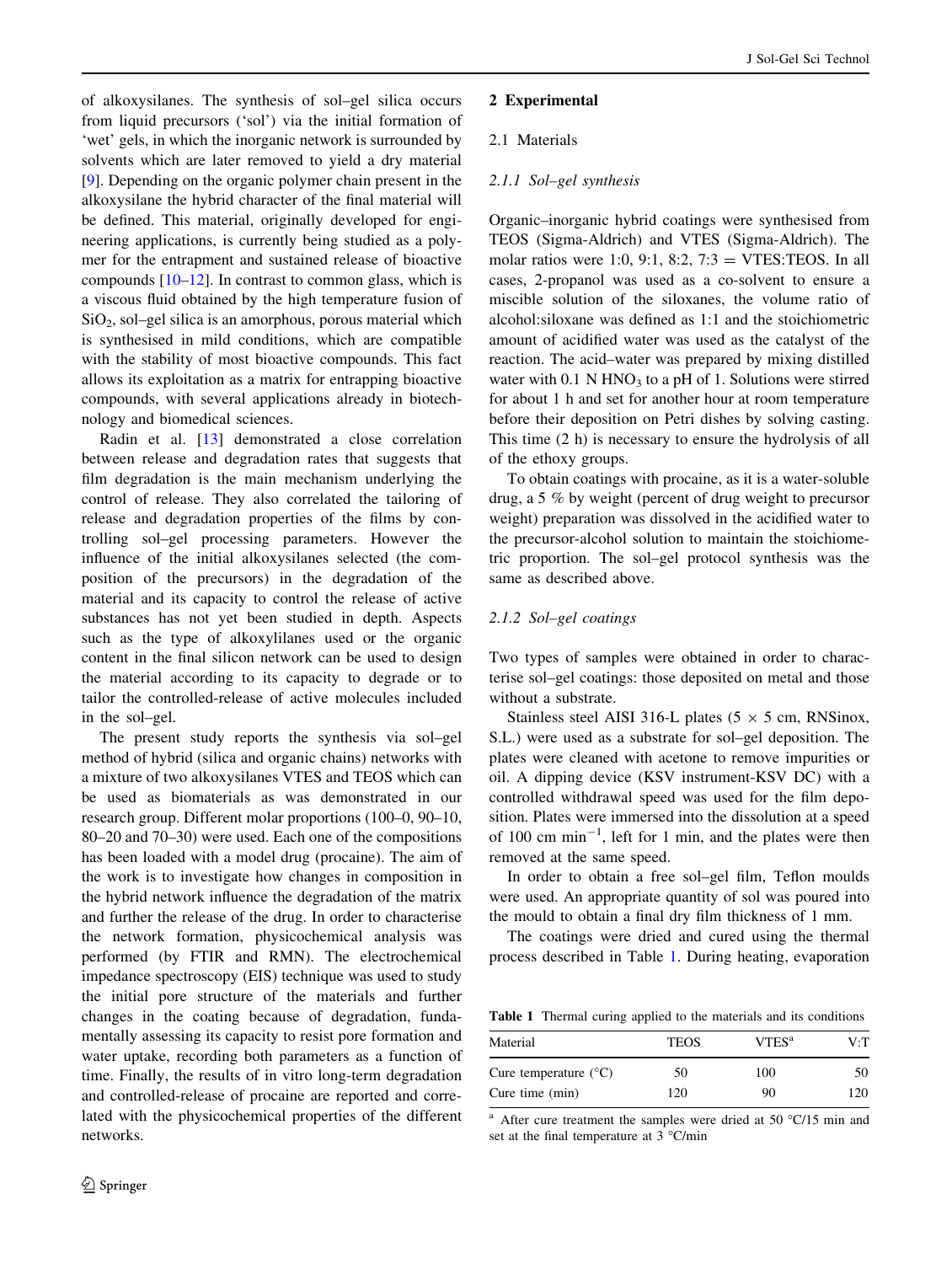<span id="page-2-0"></span>of the solvents occurred and OH groups condensed to give rise to the final network.

#### 2.2 Chemical characterisation

 $^{29}$ Si-NMR solid spectroscopy was used to determine the Si–O–Si cross-linking density after curing treatment. Spectra were recorded on a Bruker 400 AVANCE II spectrometer, equipped with a CP/MAS probe. The samples were placed in a zirconia sample tube. The sample spinning speed at the magic angle to the external field was 5.0 kHz. The 29Si CP MAS-NMR spectra were measured at 59.6 MHz with 10.0 µs  $(\pi/2)$  pulses, 10 s recycle delays and a  $1,500$  µs contact time. The signals for about  $3,400$ pulses were accumulated. The chemical shift is represented in  $\delta$  (ppm) by convention. Samples were prepared by doping the reaction medium with chromium acetylacetonate as a spin relaxation agent, at a concentration of  $2.5 \times 10^{-3}$  M, to overcome the long relaxation times [\[14](#page-8-0)]. Tetramethylsilane was used as an internal reference.

The structure of the hybrid coatings was examined by Fourier-transform infrared (FTIR) spectroscopy (Model FTIR 6700, NICOLET). The spectra were recorded on the attenuated total reflectance (ATR) mode and the wavelength range was between  $4,000$  and  $400 \text{ cm}^{-1}$ . For the analysis of the samples, films without a substrate of each precursor and the mixture were prepared.

#### 2.3 Electrochemical impedance spectroscopy (EIS)

Electrochemical impedance spectroscopy tests were carried out on coated samples exposed to 3.5 % NaCl (by weight) in deionised water for up to 24 h. A three electrode electrochemical cell was obtained by sticking a glass cylinder onto the sample sheet and filling it with the test solution. The exposed surface area was  $16.6 \text{ cm}^2$ . A carbon sheet acted as the counter-electrode and an Ag/AgCl electrode was used as the reference electrode.

The AC impedance data were obtained at the free corrosion potential using an IM6/6eX Zahner—elektrik potentiostat and a frequency response analyser. The impedance tests were carried out over a frequency range of 100 kHz down to 10 mHz using a sinusoidal voltage of 10 mV as the amplitude inside a Faraday cage. This was in order to minimise external interferences on the system. The impedance spectra were analysed using Z-view software and two different equivalent circuit models, as shown in Fig. 1. The first model has two time constants with the first corresponding to coating behaviour  $(R_{po}$  and  $C_c$ ) and the second corresponding to interphase  $(R_p \text{ and } C_{dl})$ . The second model has three time constants, with the first referred as the coating response  $(R_{po}$  and  $C_c$ ), the second as the oxide layer  $(R_{\text{oxid}})$  and  $C_{\text{oxid}})$ , and the third



Fig. 1 Equivalent circuit a two time constants and b three time constants

corresponding to the interphase with metal behaviour  $(R_p)$ and  $C_{dI}$ ). The circuit consisted of a working electrode (metal substrate), a reference electrode (Ag/AgCl), electrolyte resistance  $(R_s)$ , pore resistance  $(R_{\text{no}})$ , constant phase element of the coating capacitance  $(CPE<sub>c</sub>)$ , oxide layer resistance  $(R_{\text{oxid}})$ , constant phase element of the oxide layer (CPE<sub>oxid</sub>), polarisation resistance  $(R_p)$  and a constant phase element of the double layer capacitance  $(CPE<sub>dl</sub>)$  [\[15](#page-8-0), [16\]](#page-8-0). The Chi-squared parameter of the fit was always below 0.01.

Fitting the EIS data to the circuit determines the values of the characteristic parameters of the equivalent circuit, which are generally assumed to be related to the corrosion properties of the system [[15,](#page-8-0) [16\]](#page-8-0). Fitting the impedance data to the parameters of the first time constant of the circuit (low frequencies) allows the parameters  $R_{\text{po}}$  and  $C_c$  to be obtained.  $R_{po}$  can be related to porosity and the deterioration of the coating while  $C_c$  is related to the water absorption and coating degradation.  $R_{\text{oxid}}$  and  $C_{\text{oxid}}$ are the parameters obtained by fitting the impedance results to the parameters of the second time constant of the circuit (medium frequencies in the case of all three time constants) and referring to the oxide layer properties. Finally, the parameters  $C_{dl}$  and  $R_p$  are related to the disbonding of the coating and the onset of corrosion at the interface [[17–](#page-8-0)[20\]](#page-9-0). When modelling the equivalent circuit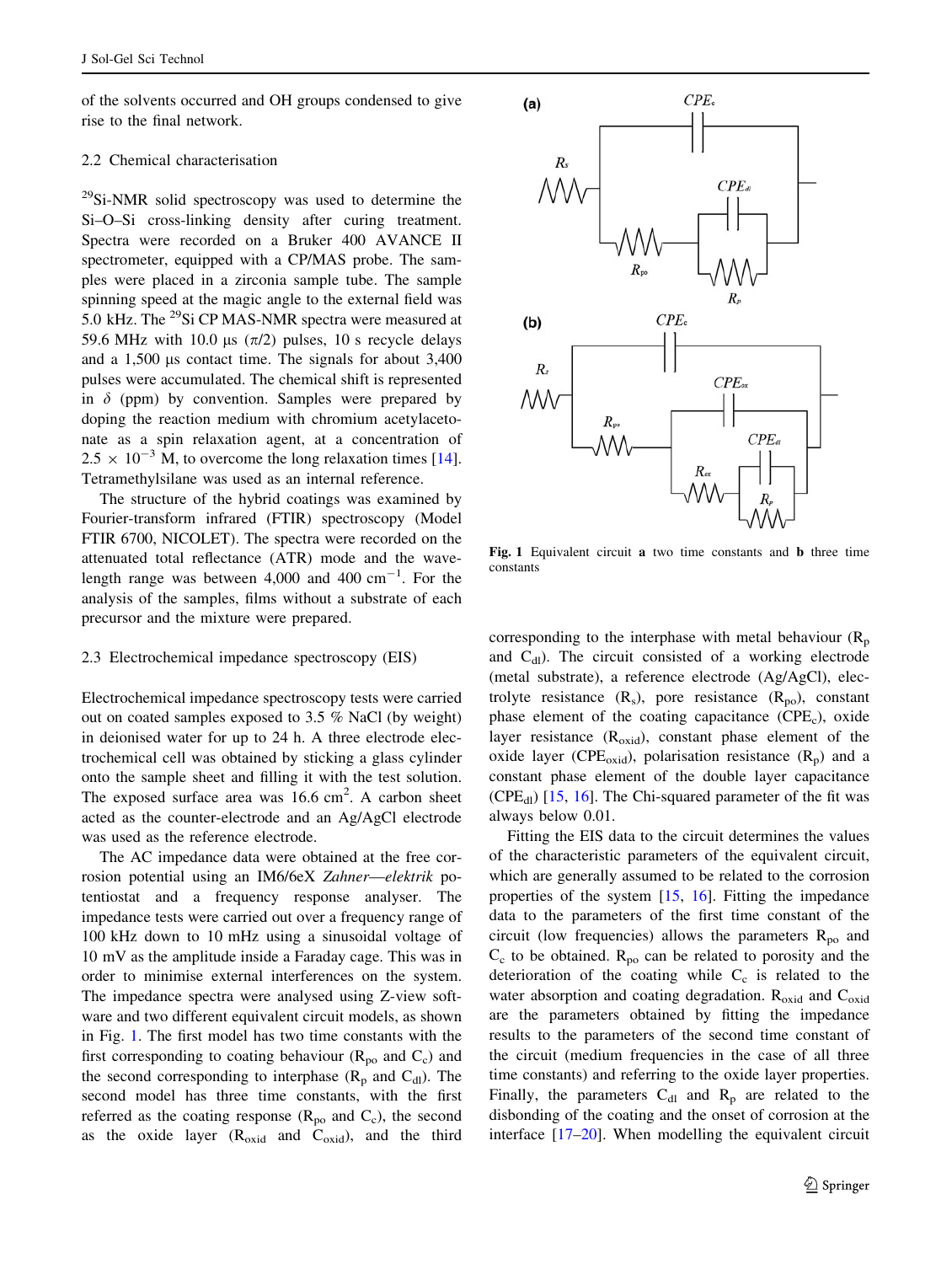<span id="page-3-0"></span>with CPE, the software gives values of capacitance in sn/  $\Omega$  units together with a parameter known as "n". When n is close to 1 (ideal capacitor), as was the case in this study, it can be considered that the values of capacitances given by the software match with the effective capacitances (ideal). Thus, it is not necessary to calculate the effective capacitances, and results can be interpreted as capacitances but with sn/} units instead of those for effective/real capacitances (s/' or F).

# 2.3.1 Equivalent circuit interpretation

It is generally assumed that the elements of the equivalent circuits are correlated to the corrosion properties of the system  $[15, 21-26]$  $[15, 21-26]$ . Although it is necessary in order to fit correctly the equivalent circuit to all impedance spectra versus frequency, this study is only related to the characterization of the hydrolysis degradation of the sol–gel coating, and for this reason we will focus our attention to those results obtained at the high frequency where the response of the coating to its exposition to electrolyte (parameters of the equivalent circuit  $R_{po}$  and  $C_c$ ) is located.

The pore resistance  $R_{po}$  is a measure of the porosity and deterioration of the coating.  $R_{po}$  values have usually been related to the number of pores or capillary channels perpendicular to the substrate surface through which the electrolyte reaches the interface  $[22]$  $[22]$ . Although the R<sub>po</sub> can also increase with immersion time, probably as a result of pore or defect blockage by corrosion products, it usually decreases. Some authors have found three regions in the time dependent decreases of  $R_{po}$ . It initially decreases rapidly, then slowly (displaying a plateau) and then again rapidly, coinciding with the appearance of the second semicircle. They explain the plateau by making the assumption that the number of pathways formed is approximately constant with time.

Cc is the capacitance of the coating and it should be a measure of the water permeation into the coating and is given by:

$$
C_c = \varepsilon \varepsilon_o A/d \tag{1}
$$

where  $\varepsilon$  is the dielectric constant of the coating,  $\varepsilon_0$  the permittivity of vacuum, A the area of the coating exposed to the electrolyte, and d is the thickness. The coating capacitance will usually change (increasing) due to electrolyte absorption because the dielectric constant of water is approximately 5 times greater than that of a typical coating.  $C_c$  usually increases at the initial stage of exposure, and it is a measure of water absorption. When the coating has been exposed for a long time it can be correlated to disbonding and deterioration.

## 2.4 Contact angle

The contact angle of deionised water was determined using an automatic contact angle meter (OCA20 Goniometer). The wettability of the substrates was determined by the half angle method. A sessile drop of  $10 \mu l$  of deionised water was placed on the coating surface. The value given is the mean value of at least 11 measurements.

## 2.5 In vitro degradation and release testing

Both degradation and drug release studies were preformed in phosphate buffered saline (PBS) with  $pH = 6.8$  at 37 °C. BS was made from  $\text{NaH}_2\text{PO}_4 \cdot \text{H}_2\text{O}$  (Sigma-Aldrich) and Na<sub>2</sub>HPO<sub>4</sub>.7H<sub>2</sub>O (Panreac). Hydrolytic degradation was evaluated with the weight loss of samples before and after soaking in PBS. In this case, the samples were prepared without Petri substrate. These samples had a final thickness around 1 mm. After soaked the samples were dried in an oven at 37  $\degree$ C during 24 h.

In vitro release testing is an established method to test the release kinetics of drugs from solid matrices. The concentration of the various delivered drugs was determined by UV–vis spectrophotometry (Helios-Omega) at maximum absorbance, 291 nm for Pr. Each data point is the average of three individual measurements.

# 3 Results and Discussion

## 3.1 Structural characterization

The formation of the sol–gel network depends on the condensation reaction of the Si–OH (obtained by the initial hydrolysis of the alkoxysilanes) to form Si–O–Si bonds. Depending on the extent of the reaction it is possible to obtain more or less open/close networks with different cross-linking degrees. Different conditions were applied in order to obtain good quality coatings (homogeneous and without pores) and those in Table [1](#page-1-0) were finally selected.

The VTES and TEOS (pure material) films were studied by 29Si solid RMN after a condensation treatment. The nomenclature followed for the description of the behaviour of the precursors was described extensively in other papers [\[27–29](#page-9-0)]. The most useful information from these spectra is the determination of the condensation degree of each precursor used to form the film. Figure [2](#page-4-0) shows the solid state Si-NMR spectra of TEOS and VTES.

 $^{29}$ Si-RMN solid state spectrum of TEOS coating shows signals associated to  $Q^2$ ,  $Q^3$  and  $Q^4$ . The intensity ratios of these signals indicated a high number of terminal silanol groups, which suggests an incomplete condensation process (Table [2\)](#page-4-0).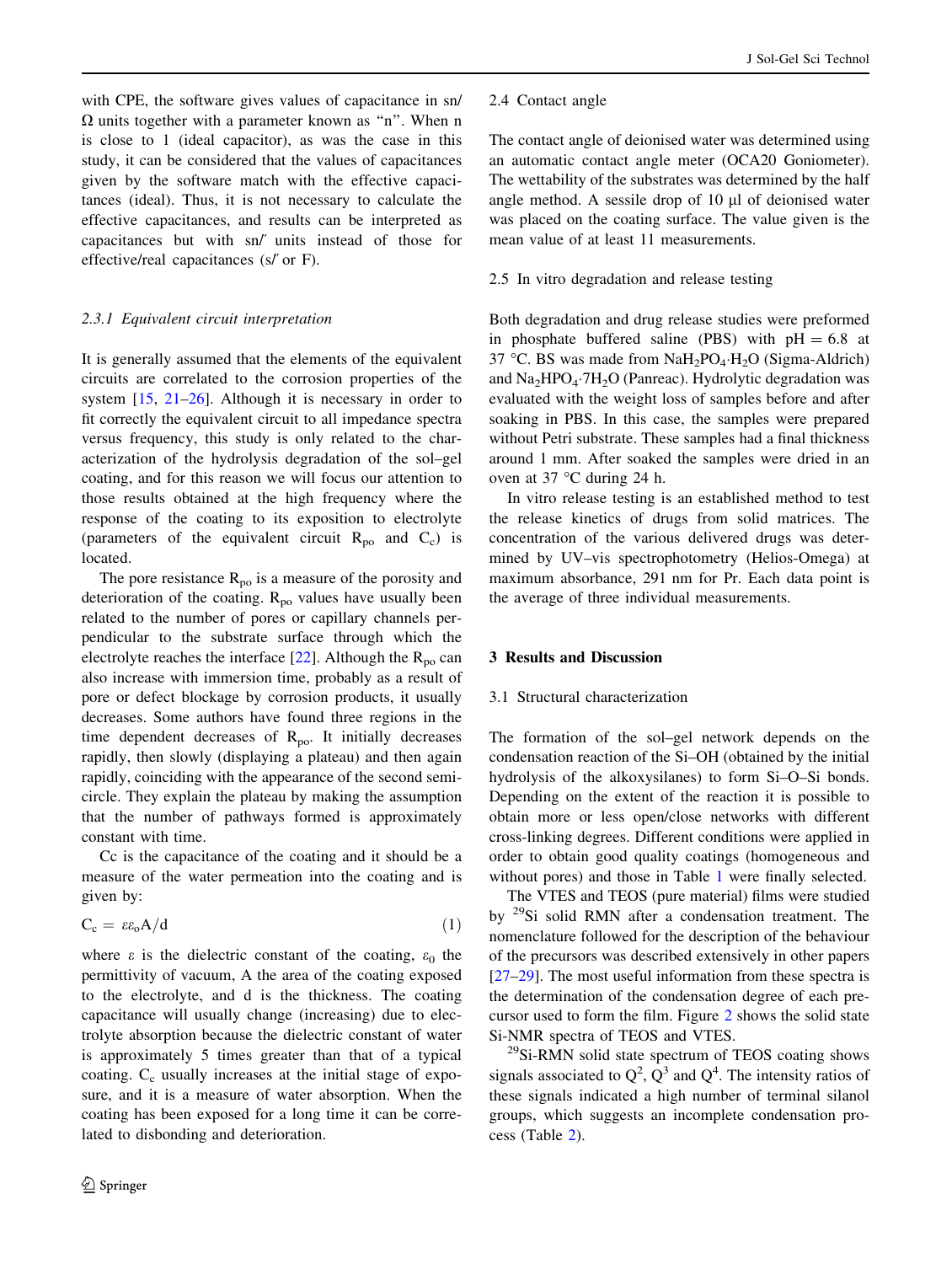<span id="page-4-0"></span>



The VTES spectrum shows  $T^1$ ,  $T^2$  and  $T^3$  signals, and the relationship between them indicates that either the vinyl group presence or the curing treatment influenced the cross-linking process giving rise to a partially open network in which the silanol groups remain unreacted (Table 2).

Films from precursor mixtures (9VTES-1TEOS, 8VTES-2TEOS, 7VTES-3TEOS) were prepared and the 7VTES-3TEOS sample was studied by  $29$ Si solid RMN (Fig. 3).

The spectra shows  $T^2$  and  $T^3$  species from VTES and  $Q^3$ and  $Q<sup>4</sup>$  from TEOS, indicating the culmination of the condensation process during the curing treatment. The signals corresponding to VTES in the mixture had a peak intensity relationship for  $T^2/T^3$  of 61/39 indicating that there were still Si–OH groups able to react, but this was less than in the case of the material obtained only with VTES. In the case of the signals corresponding to TEOS in the mixture, the peak intensity relationship of  $Q^3/Q^4$  was 17/83 indicating that the silicon atoms of this type of molecule have a very high level of condensation under the applied curing conditions (Table 2).

It can be concluded, therefore, that the network formed in the case of mixtures (at least in the case of 7V-3T) has a larger condensation index for each silicon atom than in the case of using pure materials (from VTES or TEOS), even when using more severe curing conditions. For this reason, the quantity of Si–OH groups in the mixture will be lower than in the pure materials.



Fig. 3 29Si solid RMN spectra of VTES:TEOS molar ratio 7:3

The FTIR assay was used to study the polysiloxanic network (Si–O–Si) formed from the different mixtures of alkoxysilanes (VTES, 9VTES-1TEOS, 8VTES-2TEOS and 7VTES-3TEOS).

Figure [4](#page-5-0) shows the FTIR spectra of the films obtained with VTES and 7V:3T. Both spectra have bands associated with the vibration of chains Si–O–Si around 1,075, 1,163 and 800  $\text{cm}^{-1}$ , which are characteristic of the formation of a polysiloxanic network [\[30](#page-9-0), [31\]](#page-9-0). The addition of TEOS did not reveal clear changes in the FTIR spectra of the materials, and only made a relative increase of intensity of

Table 2<sup>29</sup>Si chemical shift in solid of samples TEOS, VTES, VTES: TEOS molar ratio 7:3

|             | <sup>29</sup> Si chemical shift ( $\delta$ /ppm) |        |        |       |       | Peak intensity proportion |               |                          |
|-------------|--------------------------------------------------|--------|--------|-------|-------|---------------------------|---------------|--------------------------|
|             |                                                  |        |        | $T^1$ | $T^2$ | $T^3$                     | $Q^2/Q^3/Q^4$ | $T^1/T^2/T^3$            |
| <b>TEOS</b> | $-93$                                            | $-102$ | $-109$ | -     | -     |                           | 18/66/17      | $\overline{\phantom{0}}$ |
| <b>VTES</b> | -                                                | -      | -      | $-57$ | $-74$ | $-82$                     | -             | 11/57/32                 |
| 7V:3T       |                                                  | $-101$ | $-107$ |       | $-77$ | $-85$                     | 17/83         | 61/39                    |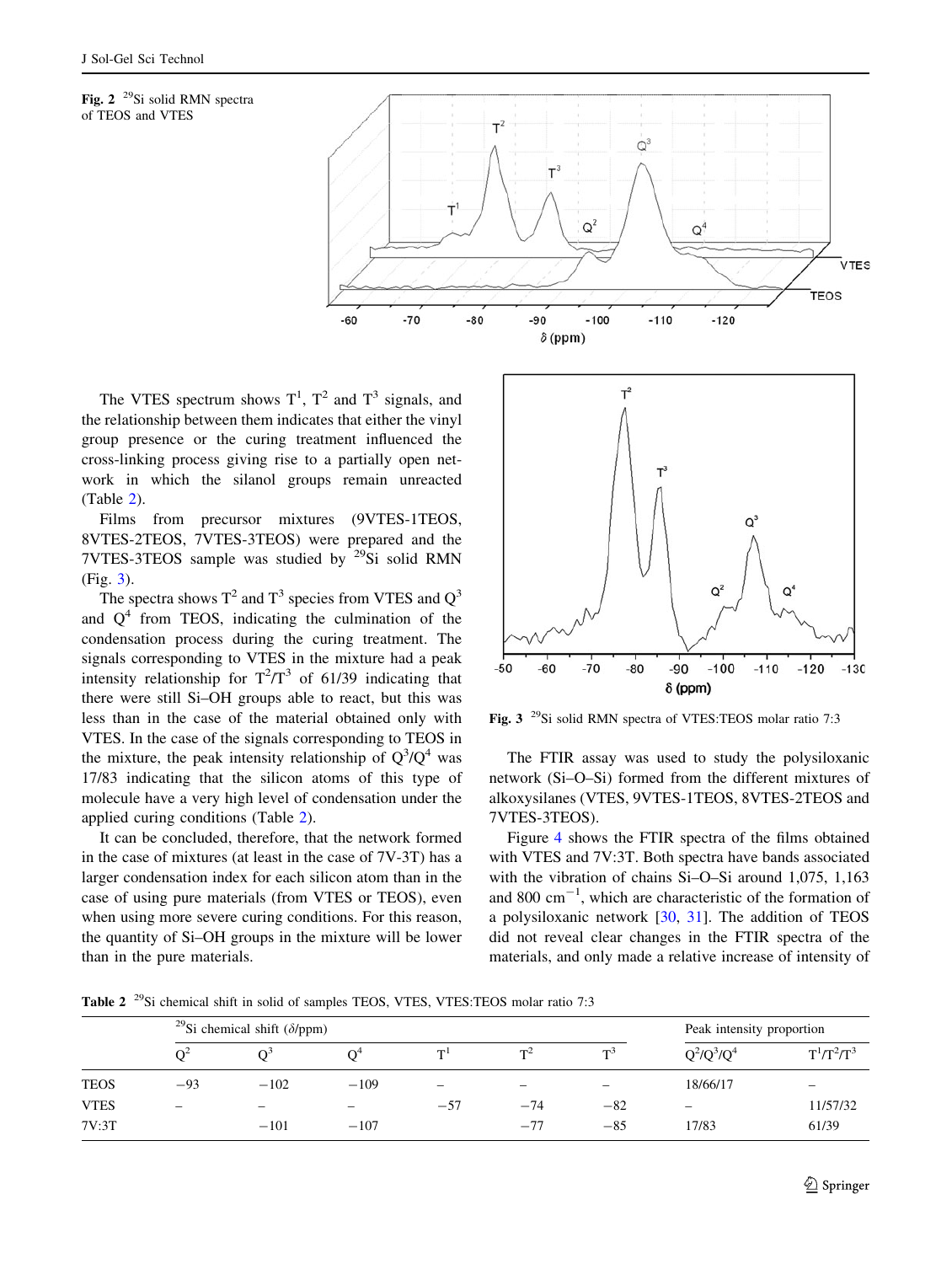<span id="page-5-0"></span>

Fig. 4 FTIR spectra  $(4,000-400 \text{ cm}^{-1})$  of VTES and VTES:TEOS (molar ratio 7:3)

these peaks. In both spectra, the bands associated with the vibration of OH species  $(3,300-3,500 \text{ cm}^{-1})$ , and Si-OH terminals  $(3,740 \text{ cm}^{-1})$  [[30,](#page-9-0) [31](#page-9-0)] can be seen. Additionally, bands associated with the vinyl group of VTES are detected at wavelengths of 3,060, 1,600 and 1,450  $\text{cm}^{-1}$ , corresponding to  $=CH_2$ , C=C and Si–C, respectively. Networks formed from VTES have a higher organic character because of the vinyl group. The inorganic character of the network increases with TEOS content.

The conclusion is that the synthesis conditions and the curing parameters applied to the systems have been correctly selected in order to obtain, in all cases, polysiloxane networks with the presence of vinyl organic chains in the materials.

#### 3.2 Wettability

The contact angle was measured on coatings with different TEOS contents (VTES, 9V:1T, 8V:2T and 7V:3T) applied on AISI 316L steel plates with the cure treatment described above. The contact angle values obtained are presented in Table 3.

The VTES coating has a hydrophobic character with a contact angle of  $80^\circ$ . The addition of 10 % TEOS (9V:1T) did not influence the contact angle value. However, larger additions (20 and 30 % TEOS) caused a significant increase in the hydrophilicity, giving rise to contact angle values around  $70^{\circ}$  and  $55^{\circ}$ , respectively.

By analysing the RMN results it can be deduced that the presence of TEOS in the formulations reduces the number

Table 3 Contact angle measures for VTES, 9V:1T, 8V:2T and 7V:3T applied on stainless steel

| Material                    | <b>VTES</b> | 9V:1T                                                       | 8V:2T | 7V:3T |
|-----------------------------|-------------|-------------------------------------------------------------|-------|-------|
| Contact angle<br>$(^\circ)$ |             | $80.1 \pm 0.5$ $80.4 \pm 1.4$ $69.4 \pm 0.5$ $55.5 \pm 1.0$ |       |       |

of silanol groups (Si–OH), so differences in contact angle values have to be correlated with the presence of the organic group (vinyl) and the content of Si–O–Si bonds in the network. It is well known that the presence of the vinyl group makes the coating hydrophobic. As a result, additions of more than 10 % of TEOS can make the coatings much more hydrophilic due to their final inorganic structure [[32\]](#page-9-0). Therefore, the design of the hydrophilichydrophobic character of the coating can be performed by initially selecting the appropriate mixture of the alkoxysilanes.

## 3.3 EIS

The EIS test was performed to study the coating properties (the creation of pores and water uptake) along the time to the electrolyte of VTES, 9V:1T, 8V:2T and 7V:3T samples obtained by dip-coating on stainless steel AISI 316L plates.

Figure [5](#page-6-0) shows the Nyquist graph of the impedance evolution with time over first 24 h for VTES, 9V:1T, 8V:2T and 7V:3T.

Impedance spectrum shows that VTES's impedances values are bigger than those obtained in coatings with TEOS content. As the quantity of TEOS increases the impedance module decreases. The exposure to electrolyte has a limited response in the case of VTES which means there are not clear changes in the material during the time of the test, while in coatings with TEOS the behavior is the opposite. There are big changes in the impedance with the exposure to electrolyte that would be correlated to the phenomena of degradation.

In order to analyse the behaviour of the coatings, the impedance spectra were modelled using equivalent circuits, as shown in Fig. [1](#page-2-0). In the case of VTES coatings, only two time constants were detected in the impedance response, while three time constants were detected for coatings in the presence of TEOS. The presence of an oxide layer in the case of TEOS coatings could be due to a higher permeability of these coatings, which was reflected by the significant decrease of the impedance value.

Figure [6](#page-6-0) shows the impedance experimental results for the 7V:3T coating at an exposition time of 0 h and the impedance results modelled according to the circuit with three time constants. A good fit was obtained for all coatings over the complete range of frequencies.

As this study tried to understand how the electrolyte exposure affects the material degradation, the discussion will be focused on the first time constant parameters, which are related to the coating behaviour.

Figure [7](#page-7-0) shows pore resistance and coating capacity parameters obtained from the response at high frequencies of all coatings.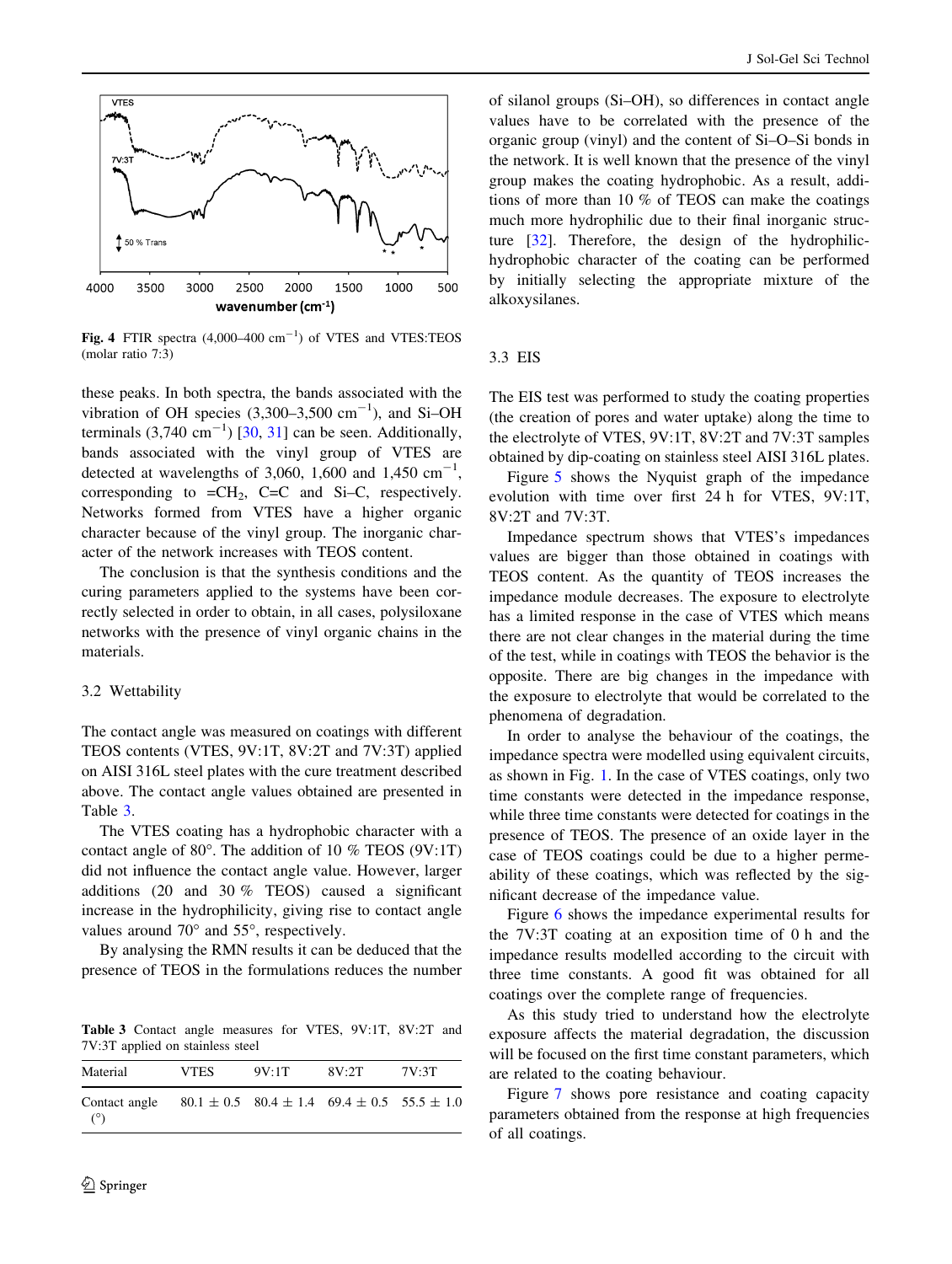<span id="page-6-0"></span>Fig. 5 Evolution of Nyquist plot for a VTES, b 9V:1T, c 8V:2T and d 7V:3T coatings during 24 h immersion in electrolyte (deionized water with 3.5 % NaCl by weight)





Fig. 6 Bode plot with experimental and simulated points obtained for 7V:3T coating before 0 h of immersion in electrolyte (deionised water with 3.5 % NaCl by weight)

The  $R_{po}$  value is a measure of the ionic resistance through the pores of the coatings and is inversely proportional to the extent and number of defects in the coating. The evolution of  $R_{po}$  with the exposure time in the electrolyte gives information about the coating capacity to avoid the formation of pores across the film due to its degradation. High and constant  $R_{po}$  values are attributed to coatings which do not degrade during electrolyte exposure. It can be clearly seen in Fig. [7](#page-7-0) that coatings with TEOS content have values of  $R_{po}$  that are two orders of magnitude

below those observed for VTES. Coatings with TEOS showed high hydrophilicity (especially 8V:2T and 7V:3T), offering no resistance to the flow of water through the coating. This last factor, combined with the degradation of the Si–O–Si bond (with a bigger proportion in these networks) by hydrolysis, explains the results obtained. The increase in the resistance value with time, in coatings with 20 and 30 % of TEOS, can be explained by the process of pore blockage due to the formation of an oxide layer induced by the high permeability of the coatings.

The increase in the value of  $C_c$  can be correlated using Eq. ([1\)](#page-3-0) with an increase in the permittivity  $\varepsilon$  value, with the rest of parameters remaining constant for a specific coating sample and test. As a result, an increase of permeability is directly related to an increase of water content in the coating. As seen in VTES sample,  $C_c$  values are low  $(10^{-8} \text{ F cm}^{-2})$  and constant over the time. As the TEOS content increases  $C_c$  values are larger than for VTES, and in all cases they increase with exposure time. Therefore, the water amount and the rate of absorption in the coating is higher as the TEOS content increases, which is more noticeable in formulations with a TEOS content that is higher than 20 %.

The water is able to penetrate the coatings formulated with TEOS (in a manner that is directly correlated with its quantity) possibly because of hydrophilicity. The number of pores increases with the exposure time showing a possible effect of Si–O–Si bond degradation by hydrolysis.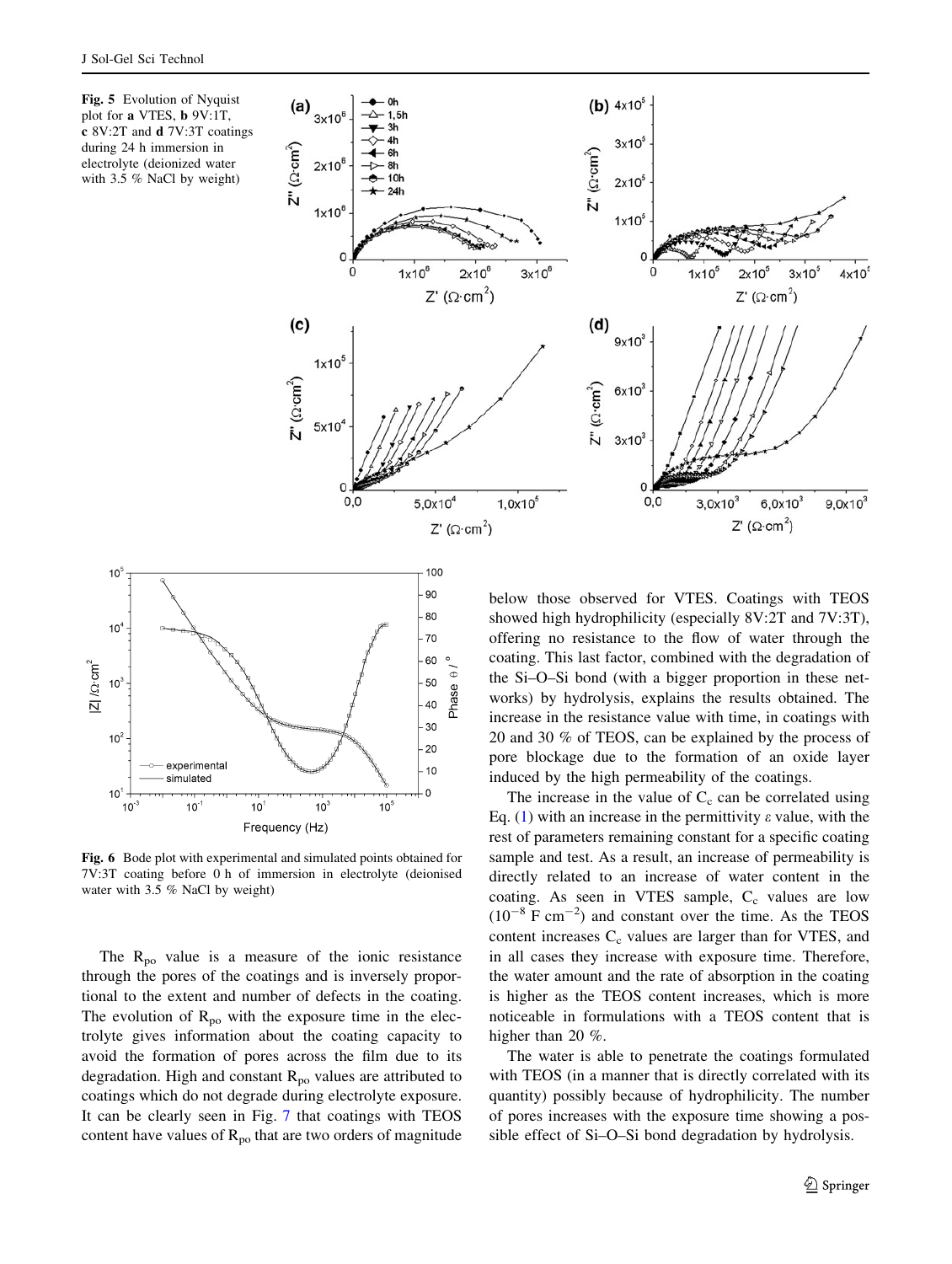<span id="page-7-0"></span>Fig. 7 Evolution of a pore resistance Rpo and b coating capacitance Cc versus time of exposure to electrolyte (deionised water with 3.5 % NaCl by weight) for VTES, 9V:1T, 8V:2T and 7V:3T applied on AISI 316L



## 3.4 Degradation

The dissolution of various forms of solid silica in aqueous solutions has been the focus of several studies [\[33](#page-9-0)]. It has been established that any form of solid silica in contact with aqueous solutions dissolves into monosilicic acid  $(Si(OH)<sub>4</sub>)$  through hydrolysis, which can be expressed as follows:

$$
SiO2(s) + 2H2O \leftrightarrow Si(OH)4(aq)
$$
 (2)

The weight loss of samples  $(n = 3)$  of VTES, 9V:1T, 8V:2T and 7V:3T is represented as a function of immersion time (up to 6 weeks) in Fig. 8.

The data indicated that the degradation was gradual and sustained during the full duration of the degradation test. The degradation amount and the kinetic are compositiondependent. VTES samples showed a very low initial



Fig. 8 Hydrolytic degradation (weight loss) versus time of exposure to PBS at 37  $\degree$ C for VTES, 9V:1T, 8V:2T and 7V:3T

degradation (first week) of about 3 % of the weight and this reached a steady state the rest of the time.

As the percentage of TEOS in the composition is higher, the initial degradation increased up to 12 % and reached the steady state after 3 weeks. There was a large change of the degradation kinetics when only 10 % of TEOS was added, and increments up to 30 % of TEOS did not introduce large kinetic changes. However, when there was a higher TEOS content in the composition there was more degradation in the material.

These degradation results are well correlated with results obtained in the hydrophilicity and electrochemical parameters. As TEOS content increases the resistance to water-flow through a material is reduced and the water content increases forming new pores. As a consequence, water can produce the hydrolysis in the network breaking the Si–O–Si bonds.

## 3.5 Procaine control releases

Figure [9](#page-8-0) shows the release curves as a function of TEOS content (VTES,  $9V:1T$ ;  $8V:2T$  and  $7V:3T$ ) when 5 % of procaine was added. The test was performed at 37  $^{\circ}$ C with a pH of 6.8 across 3 days. In the graph,  $M_t/M_\infty$  versus time is represented, where  $M_t$  is the quantity of drug detected at a specific time (t) and  $M_{\infty}$  is the quantity of drug incorporated in the material.

The VTES material shows a slow release, reaching 5 % in the first 5 h. At the end of the test, only 10 % of the drug incorporated in the material had been delivered.

The addition of TEOS in the formulation changes the release kinetics, as procaine release increases with the TEOS content. The procaine release kinetics show a first rapid release during the first 24 h, which could be due to the drug being incorporated in the pores that are in contact with the medium, followed by a slower release of the drug present in the inner parts of the material [[34\]](#page-9-0).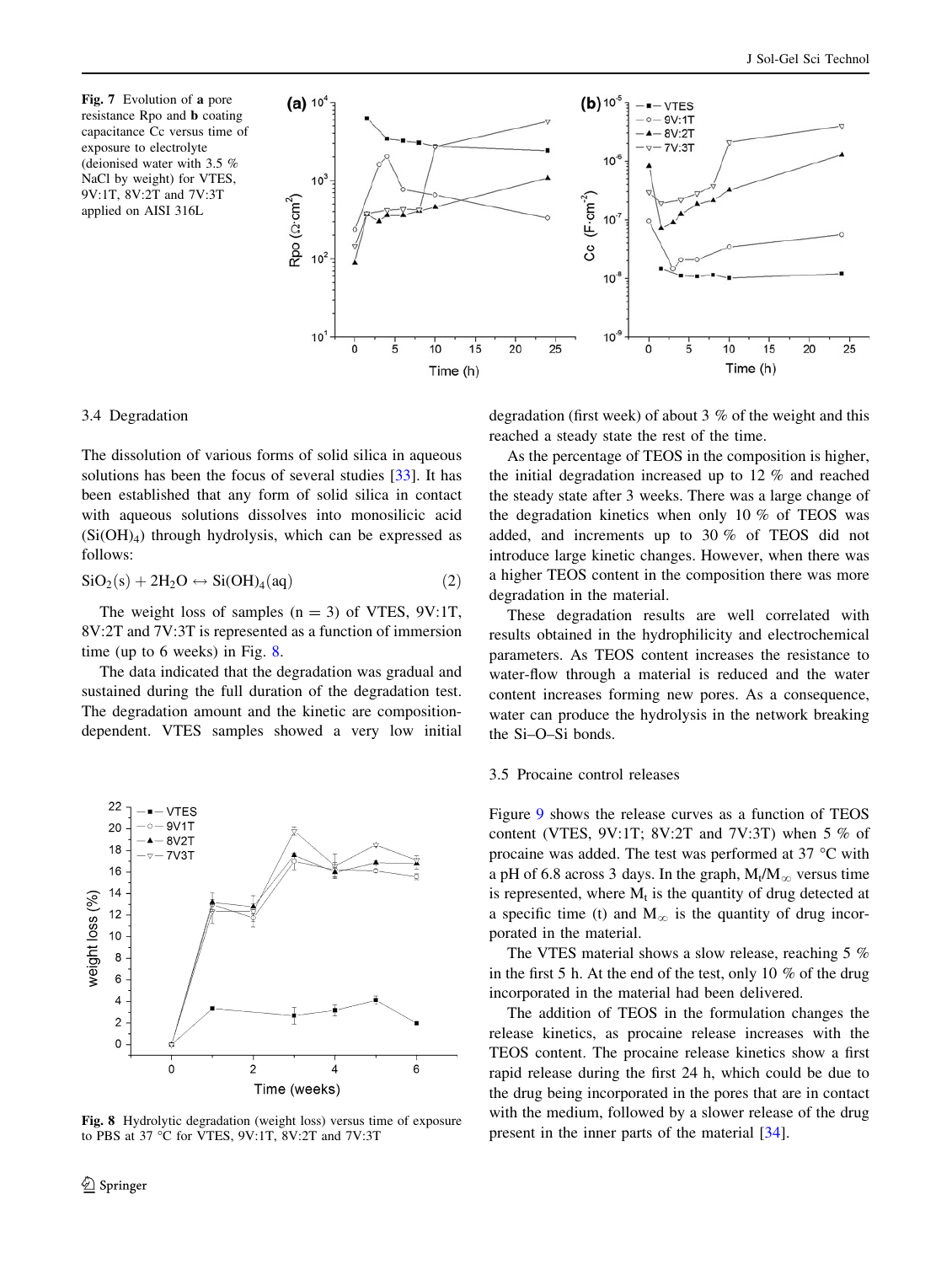<span id="page-8-0"></span>

Fig. 9 Comulative procaine release versus versus time of exposure to PBS at 37 °C for VTES, 9V:1T, 8V:2T and 7V:3T

The TEOS incorporation produces a significant change in the physicochemical properties of the material, making it more hydrophilic and degradable. The water uptake is higher and the porosity of the material increases. Since the procaine is very soluble in water its release can be controlled either by the amount added to the film or by the degradation of the material. Therefore, the chemical composition of the sol–gel material and in particular the quantity of TEOS incorporated in the formulation can be used to design the release kinetics.

#### 4 Conclusions

This study demonstrated that sol–gel coatings could be used as drug controlled-release systems. The data suggest that changes in the sol–gel formulation, as a result of varying the TEOS content, allow the variation of the drug release. With an increase in TEOS content the hydrophilicity and the water absorption of the coating grew, due to a decrease of the organic character of the hybrid material. The presence of TEOS, which is a silicon precursor that can form four siloxane bridges, increased the Si–O–Si density. Moreover, polysiloxane networks have high degradability in contact with water, allowing a high drug release. As a result, TEOS content is a crucial parameter for determining drug release kinetics. Therefore, sol–gel coatings can be used as a promising drug delivery system that can be applied to metallic implants in order to reduce the side-effects associated with oral drug administration.

Acknowledgments The supports of the Spanish Ministry of Economy and Competitiveness through project IPT-010000-2010-004 and of the University of the Basque Country (UPV/EHU) through ''UFI11/56'' are kindly acknowledged. We are especially thankful to D. Antonio Coso and the personal of his company (Ilerimplant S.L [www.ilerimplant.com\)](http://www.ilerimplant.com) for their cooperation.

#### References

- 1. Alias J, Silva I, Goñi I, Gurruchaga M (2008) Hydrophilic amylose-based graft copolymers for controlled protein release. Carbohydr Polym 74(1):31–40
- 2. Silva I, Gurruchaga M, Goñi I (2009) Physical blends of starch graft copolymers as matrices for colon targeting drug delivery systems. Carbohydr Polym 76(4):593–601
- 3. Echeverria I, Silva I, Goni I, Gurruchaga M (2005) Ethyl methacrylate grafted on two starches as polymeric matrices for drug delivery. J Appl Polym Sci 96(2):523–536
- 4. Castellano I, Goni I, Ferrero M, Munoz A, Jimenez-Castellanos R, Gurruchaga M (1999) Synthetic PMMA-grafted polysaccharides as hydrophilic matrix for controlled-release forms. Drug Dev Ind Pharm 25(12):1249–1257. doi:[10.1081/ddc-100102295](http://dx.doi.org/10.1081/ddc-100102295)
- 5. Langer R, Peppas NA (2003) Advances in biomaterials, drug delivery, and bionanotechnology. AIChE J 49(12):2990–3006
- 6. Ibim SM, Uhrich KE, Bronson R, El-Amin SF, Langer RS, Laurencin CT (1998) Poly(anhydride-co-imides): in vivo biocompatibility in a rat model. Biomaterials 19(10):941–951
- 7. Gombotz WR, Pankey SC, Bouchard LS, Phan DH, Puolakkainen PA (1994) Stimulation of bone healing by transforming growth factor-beta1 released from polymeric or ceramic implants. J Appl Biomater 5(2):141–150
- 8. Radin S, Ducheyne P (2004) Nanostructural control of implantable xerogels for the controlled release of biomolecules. In: Reis R.L, Weiner S (eds) Learning from nature how to design new implantable biomaterials: from biomineralization fundamentals to biomimetic materials and processing routes, Proceedings of the NATO advanced study institute, Alvor, Algarve, Portugal, 13-24 October 2003. NATOScience Series II: Mathematics, Physics and Chemistry, vol 171, pp 59–74
- 9. Teoli D, Parisi L, Realdon N, Guglielmi M, Rosato A, Morpurgo M (2006) Wet sol-gel derived silica for controlled release of proteins. J Controlled Release 116(3):295–303
- 10. Jin W, Brennan JD (2002) Properties and applications of proteins encapsulated within sol-gel derived materials. Anal Chim Acta 461(1):1–36
- 11. Bottcher H, Slowik P, Suss W (1998) Sol-gel carrier systems for controlled drug delivery. J Sol Gel Sci Technol 13(1–3):277–281. doi:[10.1023/a:1008603622543](http://dx.doi.org/10.1023/a:1008603622543)
- 12. Radin S, Chen T, Ducheyne P (2009) The controlled release of drugs from emulsified, sol gel processed silica microspheres. Biomaterials 30(5):850–858
- 13. Radin S, Ducheyne P (2007) Controlled release of vancomycin from thin sol-gel films on titanium alloy fracture plate material. Biomaterials 28(9):1721–1729
- 14. Jitianu A, Britchi A, Deleanu C, Badescu V, Zaharescu M (2003) Comparative study of the sol–gel processes starting with different substituted Si-alkoxides. J Non Cryst Solids 319(3):263–279
- 15. García SJ, Suay J (2006) Anticorrosive properties of an epoxy-Meldrum acid cured system catalyzed by erbium III trifluromethanesulfonate. Prog Org Coat 57(4):319–331
- 16. García SJ, Suay J (2009) Optimization of deposition voltage of cataphoretic automotive primers assessed by EIS and AC/DC/ AC. Prog Org Coat 66(3):306–313
- 17. Amirudin A, Thieny D (1995) Application of electrochemical impedance spectroscopy to study the degradation of polymercoated metals. Prog Org Coat 26(1):1–28
- 18. Walter GW (1981) Application of impedance measurements to study performance of painted metals in aggressive solutions. J Electroanal Chem Interfacial Electrochem 118:259–273
- 19. Walter GW (1986) A review of impedance plot methods used for corrosion performance analysis of painted metals. Corros Sci 26(9):681–703